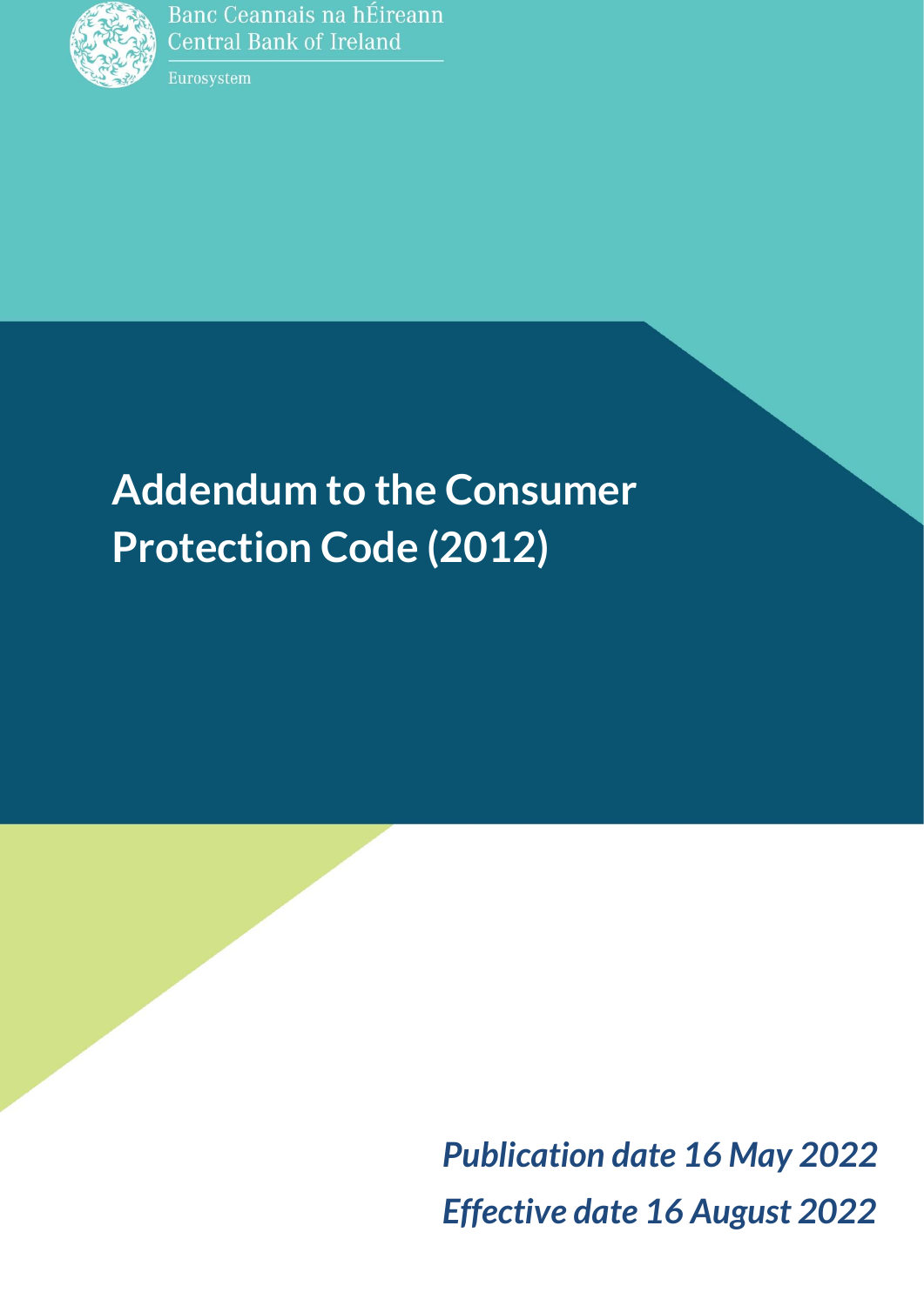## **CONSUMER PROTECTION CODE (2012)**

#### **Contents of the Addendum to the Consumer Protection Code 2012 (2012 Code):**

 Addendum for Amendments to the Consumer Protection Code 2012 arising from the enactment of the Consumer Protection (Regulation of Retail Credit and Credit Servicing Firms) Act 2022.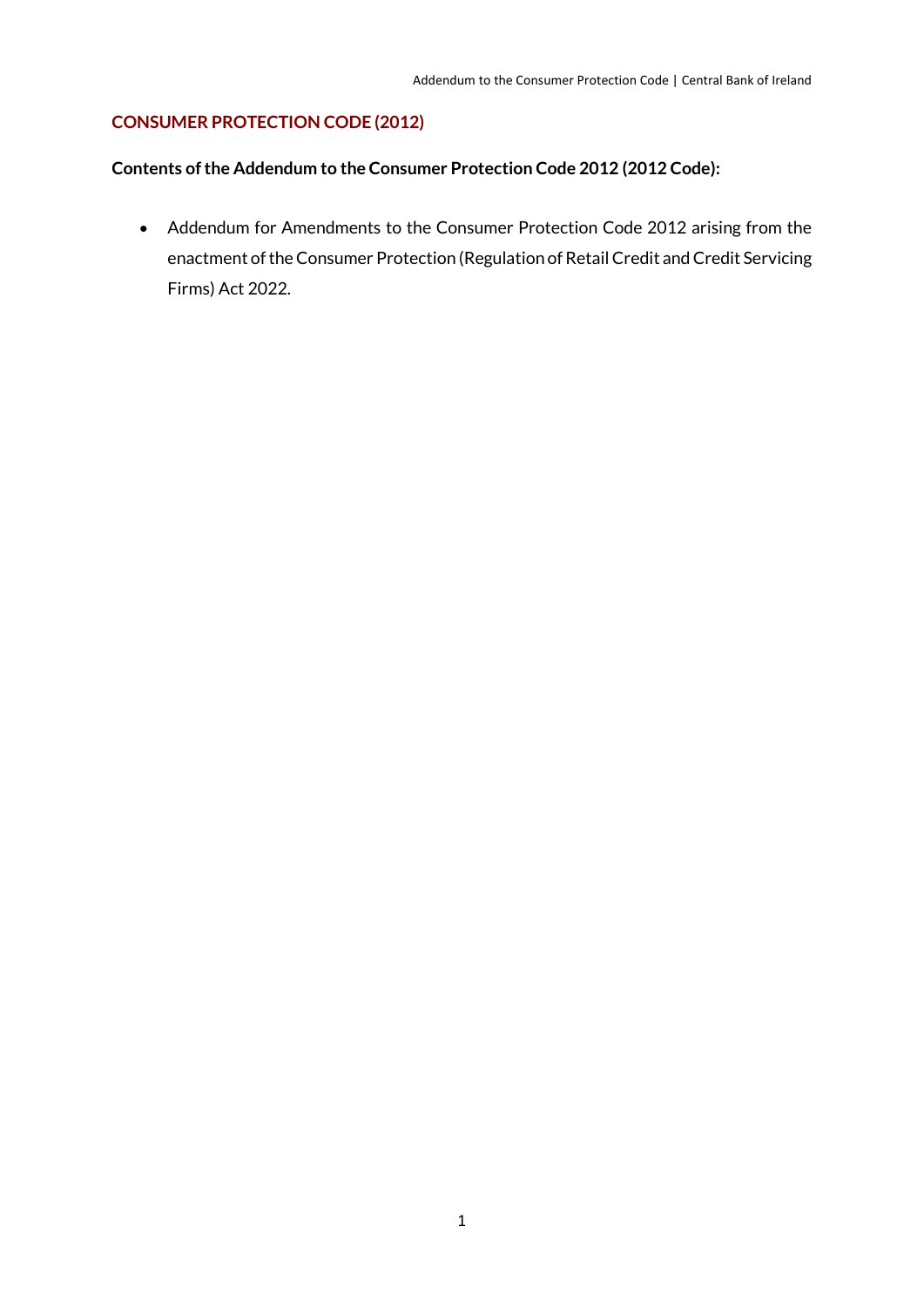# **ADDENDUM FOR AMENDMENTS TO THE CONSUMER PROTECTION CODE 2012 ARISING FROM THE ENACTMENT OF THE CONSUMER PROTECTION (REGULATION OF RETAIL CREDIT AND CREDIT SERVICING FIRMS) ACT 2022.**

#### **Introduction**

The Consumer Protection (Regulation of Retail Credit and Credit Servicing Firms) Bill 2021 was enacted on 11/04/2022. Arising from its enactment and for the purposes of giving effect to amendments to the 2012 Code required as a result of the enactment of the Consumer Protection (Regulation of Retail Credit and Credit Servicing Firms) Act 2022, the following parts of the 2012 Code are now amended:

- Chapter 1 Scope
- Chapter 2 General Principles
- Chapter 5 Knowing the Consumer and Suitability
- Chapter 9 Advertising
- Chapter 12 Definitions.

#### **LEGAL BASIS**

Pursuant to Section 117 of the Central Bank Act 1989, the 2012 Code is hereby amended as set out below. This Addendum is effective from 16 August 2022.

#### **CHAPTER 1 – SCOPE**

#### **Application**

The following amendments are made, at Chapter 1 (Scope) of the 2012 Code under the heading "Application" to insert the following additional text:

"Where **regulated entities** are providing hire-purchase agreements, consumer-hire agreements and/or BNPL agreements, only the following sections of the Code apply:

- Chapter 2, General Principles;
	- Except where regulated entities are providing BNPL agreements which fall within the scope of the European Communities (Consumer Credit Agreements)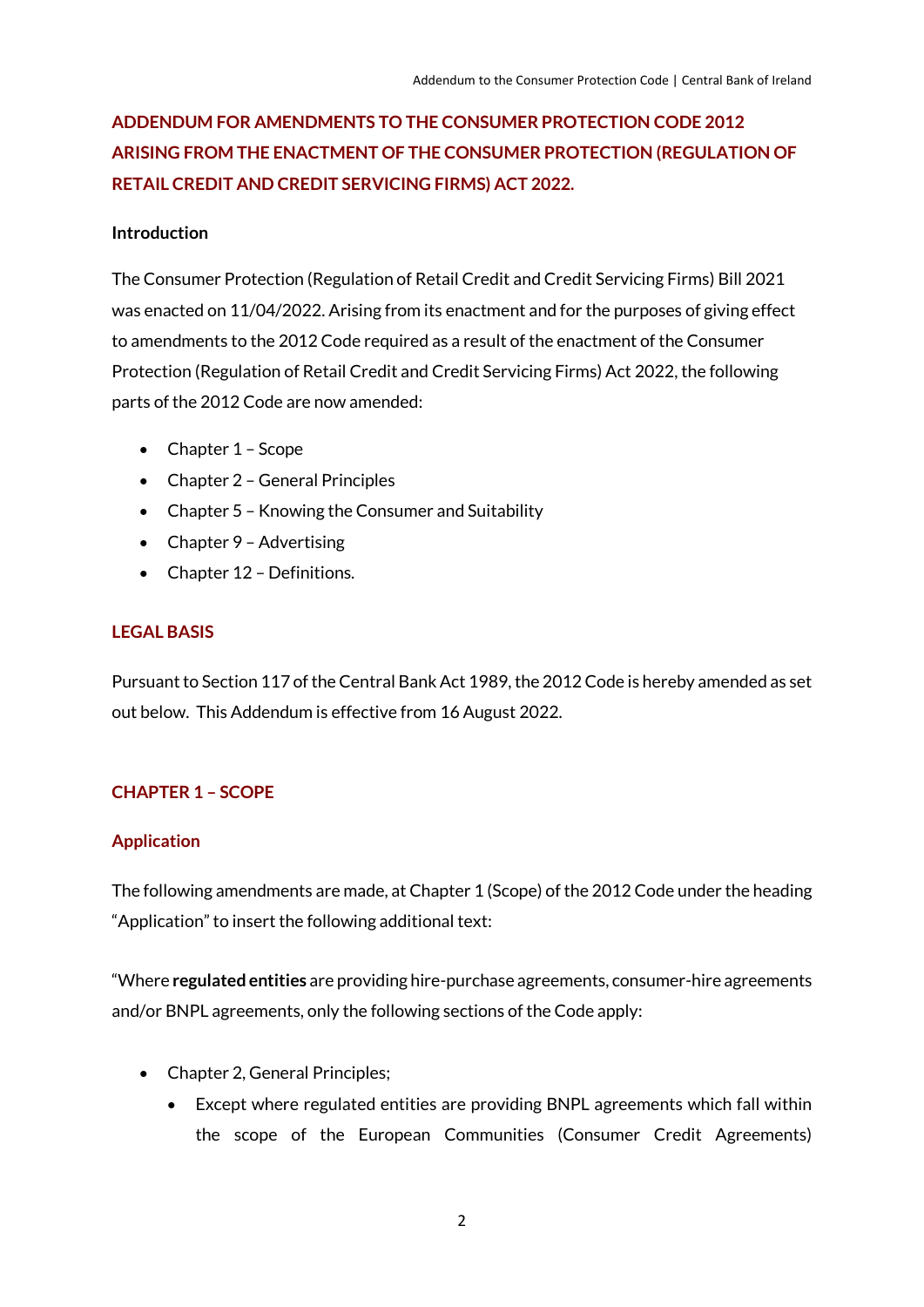Regulations 2010 (S.I. No. 281 of 2010), in which case only General Principles 2.1 to 2.4 and 2.7 to 2.12 apply.

- Chapter 5, Knowing the Consumer and Suitability;
	- Except where regulated entities are providing BNPL agreements which fall within the scope of the European Communities (Consumer Credit Agreements) Regulations 2010 (S.I. No. 281 of 2010), in which case the Provisions in this Chapter do not apply.
- Chapter 9, Advertising;
	- Except where regulated entities are providing BNPL agreements which fall within the scope of the European Communities (Consumer Credit Agreements) Regulations 2010 (S.I. No. 281 of 2010), in which case the Provisions in this Chapter do not apply.

The following amendments are made, at Chapter 1 (Scope) of the 2012 Code under the heading "**THE CODE DOES NOT APPLY TO**":

- The fifth bullet is amended by adding the word 'and' after the words 'Bureau de change business;'.
- **The seventh bullet 'The provision of credit involving a total amount of credit of less than** €200; and' is deleted.
- The eighth bullet 'Hire purchase and consumer hire agreements.' is deleted.

# **CHAPTER 2 – GENERAL PRINCIPLES**

The "Clarification of Scope" section at the beginning of Chapter 2 (General Principles) of the 2012 Code is amended to insert the following additional text:

"(c) Where *regulated entities* are providing BNPL agreements which fall within the scope of the European Communities (Consumer Credit Agreements) Regulations 2010 (S.I. No. 281 of 2010), only General Principles 2.1 to 2.4 and 2.7 to 2.12 apply."

## **CHAPTER 5 – KNOWING THE CONSUMER AND SUITABILITY**

The "Clarification of Scope" section at the beginning of Chapter 5 (Knowing the Consumer and Suitability) of the 2012 Code is amended to insert the following additional text under the heading "Consumer Credit, Payment services and Electronic money":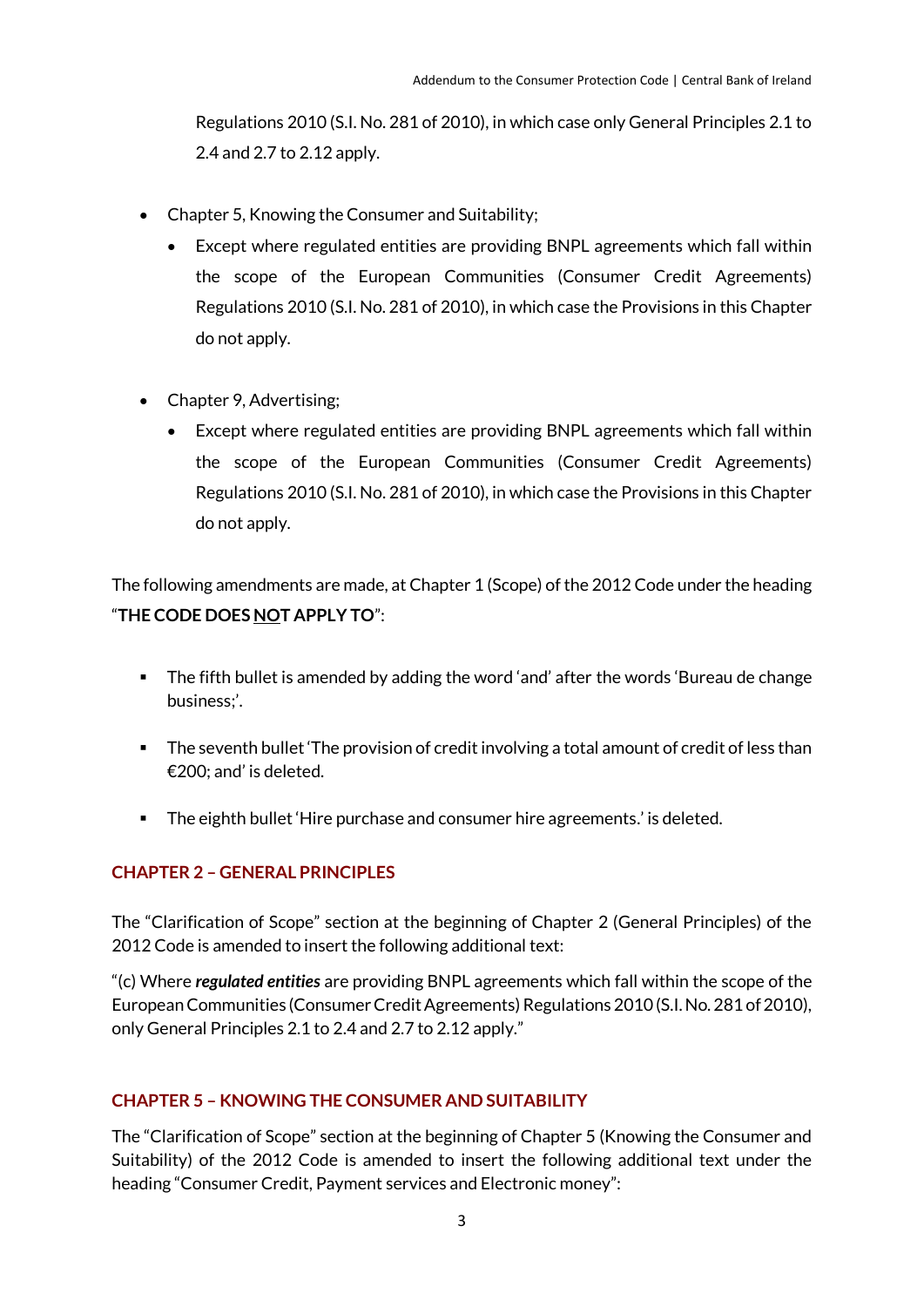"(d) Where *regulated entities* are providing BNPL agreements which fall within the scope of the European Communities (Consumer Credit Agreements) Regulations 2010 (S.I. No. 281 of 2010), the Provisions in this Chapter do not apply."

Amendment to provision 5.9

Provision 5.9 is amended by adding the words 'hire-purchase agreement, consumer-hire agreement or BNPL agreement,' after the words 'credit product' and before the words 'to a personal consumer'.

Amendment to provision 5.13

Provision 5.13 is amended by adding the words 'hire-purchase agreement, consumer-hire agreement or BNPL agreement,' after the words 'credit agreement'.

Amendment to provision 5.15

Provision 5.15 is amended by adding the words 'hire-purchase, consumer-hire or BNPL facilities,' after the words 'additional credit' and before the words 'to a personal consumer'.

Provision 5.15 is amended by deleting the words 'or by a new agreement to provide credit' and replacing those words with the following 'or agreement or by a new credit agreement, hirepurchase agreement, consumer-hire agreement or BNPL agreement'.

Amendment to provision 5.16

Provision 5.16(c) is amended by adding the words ', hire-purchase agreements, consumer-hire agreements or BNPL agreements,' after the words 'in the case of credit products'.

Provision 5.16(c) is amended by adding the words ', hire-purchase agreement, consumer-hire agreement or BNPL agreement,' after the words 'under the credit agreement'.

# **CHAPTER 9 – ADVERTISING**

The "Clarification of Scope" section at the beginning of Chapter 9 (Advertising) ofthe 2012 Code is amended to insert the following additional text:

"(c) Where regulated entities are providing BNPL agreements which fall within the scope of the European Communities (Consumer Credit Agreements) Regulations 2010 (S.I. No. 281 of 2010), the Provisions in this Chapter do not apply."

Amendment to provision 9.21

Provision 9.21 is amended by adding the words ', hire-purchase agreement, a consumer-hire agreement or a BNPL agreement,' after the words 'term loan,' and before the words 'if displaying'.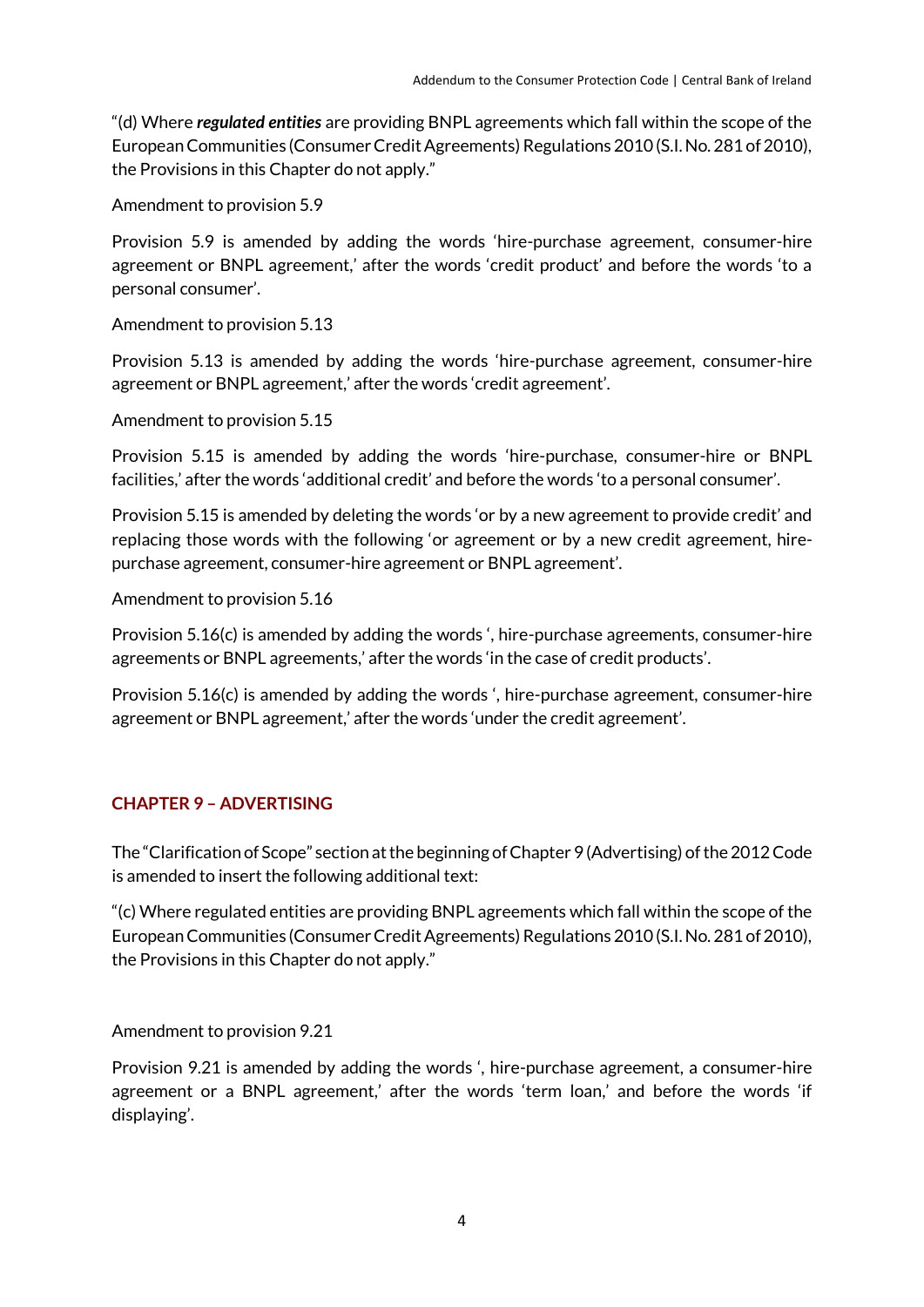Provision 9.21 is amended by adding the words 'the hire-purchase agreement, the consumerhire agreement, or the BNPL agreement' after the words 'cost of credit' and before the words 'by means of an example'.

Amendment to provision 9.22

Provision 9.22 is amended by adding the words 'a hire-purchase agreement, a consumer-hire agreement or a BNPL-agreement,' after the words 'fixed-rate loan' and before the words 'contains the following'.

The text warning box in Provision 9.22 containing the following:

#### **Warning: You may have to pay charges if you pay off a fixed-rate loan, early**

Shall be deleted and replaced with the following:

**Warning: You may have to pay charges if you pay off a [***state product type: fixed-rate loan, hire-purchase agreement, consumer-hire agreement or BNPL agreement***] early.**

Amendment to provision 9.23

Provision 9.23 is amended by adding the words 'a hire- purchase agreement, a consumer- hire agreement or a BNPL- agreement,' after the words 'personal lending' and before the words 'contains the following'.

The text warning box in Provision 9.23 containing the following:

**Warning: If you do not meet the repayments on your loan, your account will go into arrears. This may affect your credit rating, which may limit your ability to access credit in the future.**

Shall be deleted and replaced with the following:

**Warning: If you do not meet the repayments on your [***state product type: loan, hire– purchase agreement, consumer-hire agreement or BNPL agreement***], your account will go into arrears. This may affect your credit rating, which may limit your ability to access**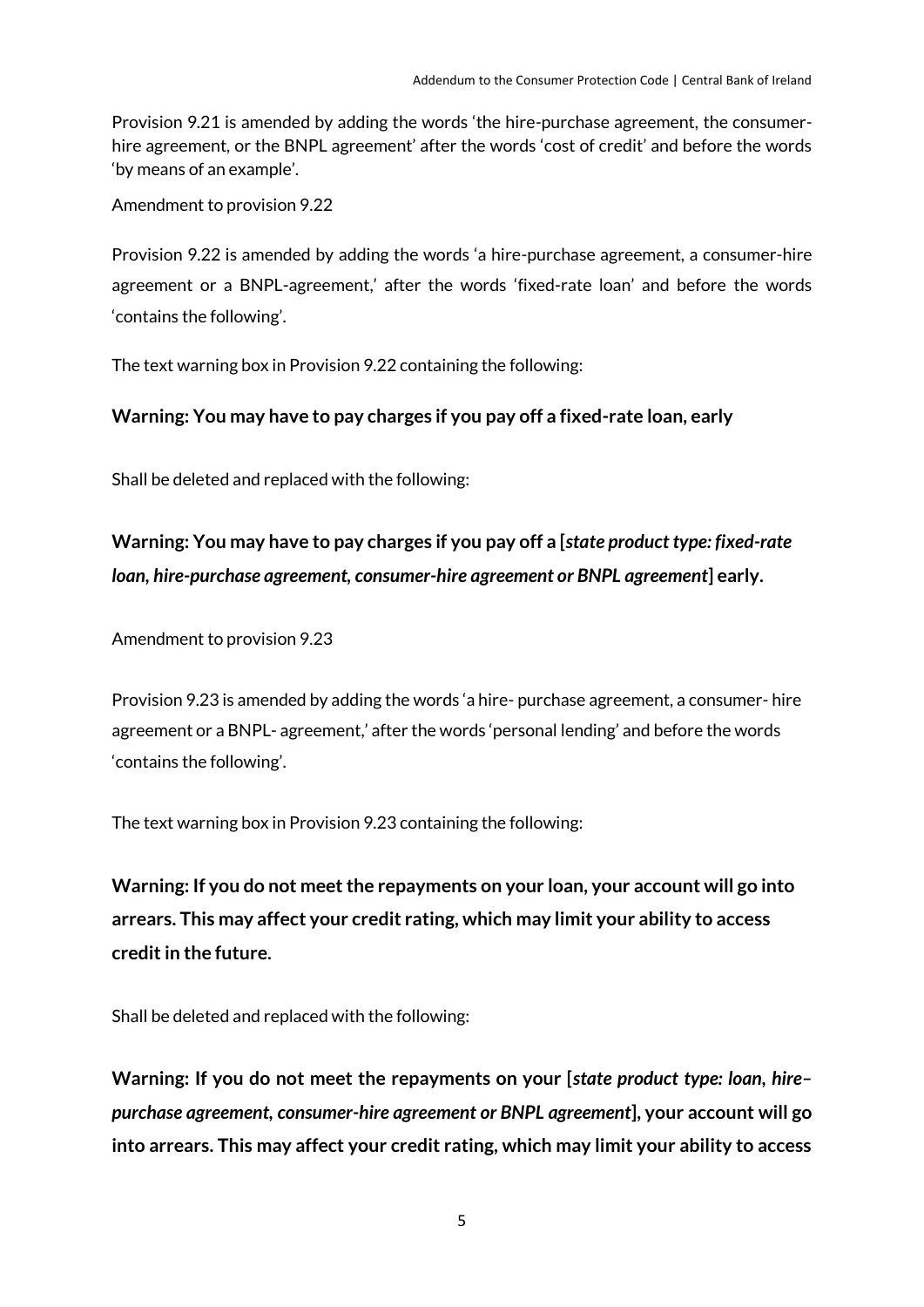# **credit, a hire- purchase agreement, a consumer-hire agreement or a BNPL agreement in the future.**

#### **CHAPTER 12 – DEFINITIONS**

Definitions of 'BNPL', "BNPL agreement", "consumer-hire agreement" and "hire-purchase agreement" are added to Chapter 12 of the 2012 Code:

**"***BNPL***"** means buy now pay later;

**"***BNPL agreement***"** *means an agreement for the provision of credit, as defined in Section 28 of the Central Bank Act 1997, indirectly to a consumer for the purchase of goods or services from a vendor, whereby the provider of the credit makes a payment to the vendor in respect of the goods or services and the consumer owes an equivalent amount to the provider of the credit;*

*"consumer-hire agreement" has the meaning given to it in Section 2 of the Consumer Credit Act 1995;*

*"hire-purchase agreement" has the meaning given to it in Section 2 of the Consumer Credit Act 1995;*

The definition of "retail credit" in Chapter 12 is deleted and replaced with the following:

*"retail credit" means the provision of relevant activities (as defined in Section 28 of the Central Bank Act 1997) to relevant persons (as defined in Section 28 of the Central Bank Act 1997);*